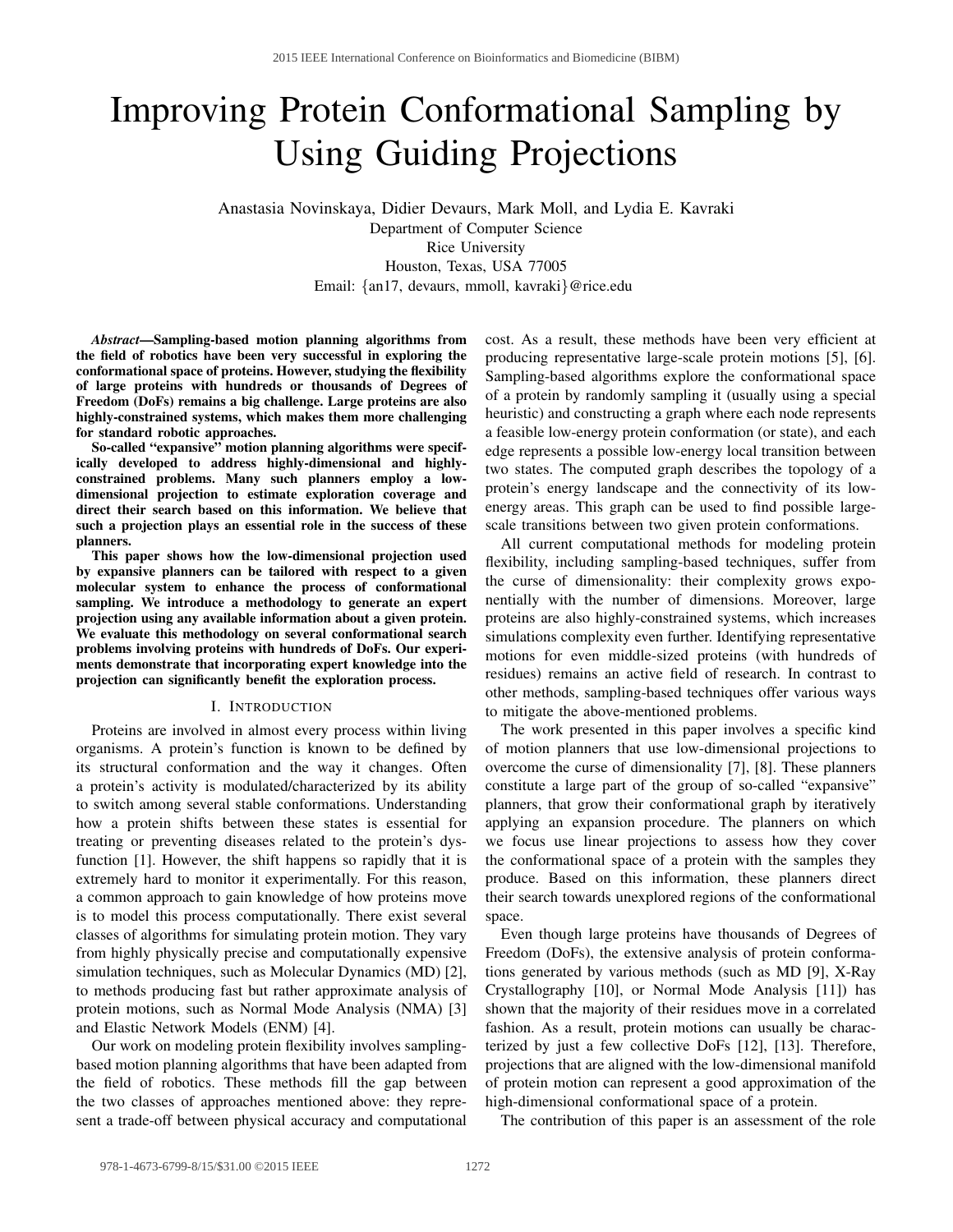of a projection on the process of conformational exploration. We introduce a new methodology to construct effective lowdimensional projections using simple biological knowledge available for a given protein. We demonstrate that such "expert" projections can improve the process of conformational search for expansive planners. We have applied such projections to two different kinds of conformational search problems: (1) finding a feasible low-energy transition between two given protein states, and (2) exploring the conformational space starting from a given protein state. The expert projections show improvements in algorithm runtime, in the case of the first problem, and in space coverage, in the case of the second problem.

The rest of the paper is organized as follows: the next section presents some related work as well as the context of our work. The framework we use for protein modeling is described in Section 3; the section includes further explanations on the role of projections in protein conformational sampling. In Section 4, we report the results of our experiments; they involve three middle-sized protein systems (having at least one hundred residues): Cyanovirin-N, Calmodulin, and Ribosebinding protein. Finally, Section 5 concludes the paper and presents some of our future work.

# II. RELATED WORK

# *A. Sampling-based Path Planning Methods*

Sampling-based methods have been very effective for the fast computation of representative motions of molecular systems [5], [6]. A broad range of approaches exploit samplingbased techniques to address various biological problems, such as exploring energy landscapes [14], modeling protein folding pathways [15], analyzing protein loops [16], or modeling large-scale transitions in a protein structure [17].

The sampling-based methods explore the conformation space (i.e., the space of all possible combinations of values that the system's DoFs can take) of a system and build a graph connecting the feasible conformations. At each step, a samplingbased algorithm samples a conformation. Then it performs a validity check for the chosen sample. In protein modeling, this means eliminating high-energy protein conformations. If the sampled state satisfies all the constraints of the problem, it is added to the graph as a new node, otherwise it is discarded. Finally, the valid states are connected into a graph structure by adding edges between the nearest configurations. Edges also often undergo a validity test: only the edges that satisfy the system's constraints are added to the graph. The constructed graph represents the topology of conformation space; the nodes represent the low-energy clash-free conformations of the protein, and the edges represent feasible local transitions between the corresponding conformations.

# *B. Using Projections to Guide Conformational Sampling*

Despite the capability of sampling-based methods to generate large-scale protein motions much faster than physics-based simulations, they still suffer from the curse of dimensionality. Middle-sized and large proteins require hundreds or thousands of variables to encode a conformation. Moreover, because large proteins often represent highly-constrained systems, they can only move in a very limited fashion. These issues represent a significant challenge for sampling-based approaches as their complexity grows exponentially with the dimensionality of the system as well as with the decrease in volume of the space of low-energy conformations.

In this work we use a group of expansive planners that were developed to specifically tackle high-dimensional and highlyconstrained problems [7], [8]. Expansive planners iteratively grow a tree of feasible protein conformations by choosing a state which is already in the tree (and therefore has low energy), and slightly perturbing some DoFs of that state to generate a new, child conformation. These planners employ a low-dimensional projection to store statistics of the exploration progress. To identify a promising parent state for expansion, these planners use the coverage estimate provided by the projection.

Different approaches have been exploited in the context of sampling-based methods in general and "expansive" algorithms in particular to overcome the curse of dimensionality. One of the common techniques is to identify flexible and rigid parts of a protein on-the-fly and bias exploration towards the flexible regions. The framework employed in the current work has the functionality of identifying the flexible protein regions automatically based on a protein's secondary structure. An alternative approach for rigidity analysis based on the pebble game computations [18] is presented in the works of Amato's group (see, for example, [19]), and Streinu's group [20]. The rigidity analysis technique has been mainly used to bias the local search (choosing the local protein motion) [19], [21]. In the current work we focus on enhancing the global search (choosing the conformation from the tree for further expansion) by estimating the effect of a low-dimensional projection on the overall exploration process.

Many recent approaches use the expansive planners to explore protein conformational landscapes [22]–[24]. They suggest a variety of algorithms for computing low-dimensional projections: including simplistic 1D projections based on lRMSD towards a goal structure (or some milestone) [24]; slightly more advanced 3D projections computed from average interatomic distances to the given points of the structure [25], [22]; and the quite intricate 1D projections generated from the contact matrix with usage of hashing algorithms [23]. Often, mentioned projections are also combined with 1D projection layer based on the energy of the structure [23]. All of these methods have some biological intuition to support them. However, only one of them, [23], provides some analysis of how the suggested structural profiles enhance the conformational search.

In many cases, low-dimensional projections for samplingbased planners are chosen randomly. Prior work [26] studies the influence of such projections in the context of robotic systems with at most a few dozen of DoFs. That work demonstrates that some projections enhance sampling-based planners more than others, even for systems with moderate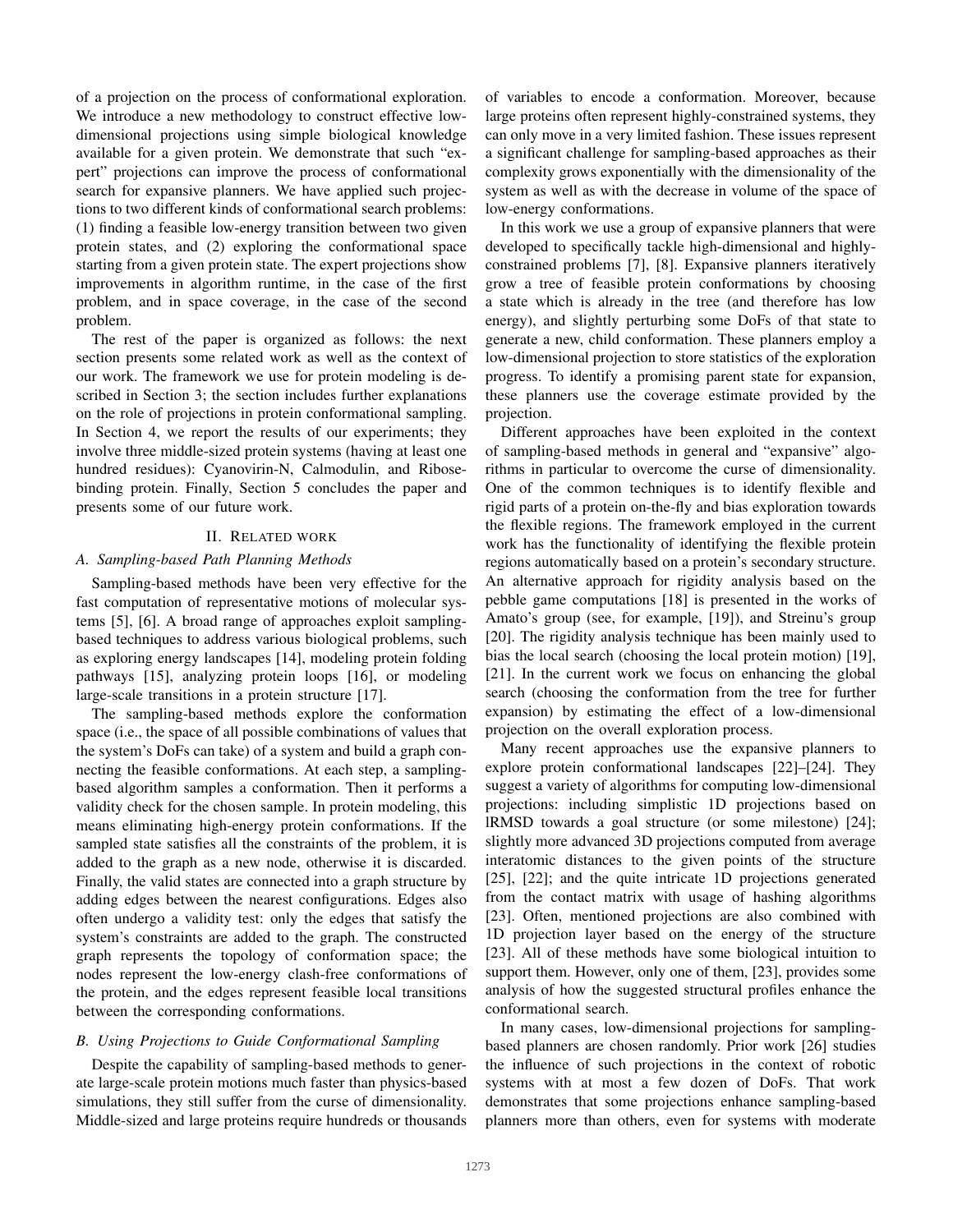dimensionality. Because the conformational space grows exponentially with the number of dimensions, the importance of proper guidance increases significantly for high-dimensional systems. This gives us a reason to believe that for highdimensional systems the difference between "successful" and "unsuccessful" projections is even more drastic. In [26] the authors find that the projection showing the best performance usually belongs to the group of randomly generated projections. However, the described conclusions cannot be applied to protein modeling without additional investigation. Proteins represent significantly larger systems than the ones considered in the above-mentioned paper. When the dimensionality of a system increases, chances of constructing a "good" lowdimensional projection randomly diminish greatly. Furthermore, the user-defined projections in the analyzed paper are built under the assumption that a projection is independent from the environment of the system. In the case of proteins, the environment is encoded by their energy landscape: it defines which parts of the protein are mostly rigid and which parts could change their shape and participate in large-scale conformational transitions. This information provides essential insight for enhancing conformational search. If an expert projection is tailored for the efficient exploration of a particular protein's energy landscape, the same projection will not benefit the investigation of another protein.

In our work, we evaluate the performance of expert-defined projections that incorporate any available information about a protein's flexibility. We demonstrate that our expert projections accelerate and enhance the exploration of the conformational space compared to the traditionally-used, randomly-generated projections. However, the question of how to generate a "good" projection automatically still remains open and is a subject for future work (see Section V).

## III. METHODS

## *A. Structured Intuitive Move Selector*

Our work is based on a framework for exploring the conformational space of proteins using a sampling-based motion planning approach called Structured Intuitive Move Selector (SIMS) [27]. The main purpose of SIMS is to explore the space of low-energy conformations of a protein. For this, SIMS employs an advanced expansive sampling-based planner, and defines its main propagation procedures in terms of known protein *moves* (biophysically plausible perturbations of a protein's structure).

*Protein model:* SIMS encodes a protein's conformation by the vector of its backbone dihedral angles. The angles between the bonds and their lengths are considered to be constant because they change insignificantly in comparison to the variation of the torsional angles. Side chains are optimized onthe-fly by the state-of-the-art Rosetta library [28], [29]. Such model has been shown to be a good enough approximation of a protein [30] and it drastically reduces the number of considered DoFs. Taking into account the planarity of the peptide bond we restrict  $\omega$  to be 180°. Thus, for each residue

of the studied protein we keep only its  $(\phi, \psi)$  values. This model induces 2N DoFs for a protein with N residues.

*Fragments:* Not all residues are equally important for a large-scale transition of a protein. Often only very few flexible parts of a protein are actively involved in its motion. SIMS is designed to allow for the prioritization of the most "active" parts of a protein: the algorithm gives more computational time to the exploration of these flexible regions. For that purpose, SIMS represents a protein as a set of flexible fragments, which can be defined by an expert or automatically (from a protein's secondary structure). Each fragment consists of one or several subsets of a protein's residues. Depending on which parts of the molecule are known to be the most "active" in the studied motion, the fragments are assigned probabilities to be chosen during the sampling procedure (for details on assigning probabilities of fragment selection see [27]).

*SIMS algorithm:* SIMS samples the state space and grows a tree of low-energy conformations, where each edge represents a possible transition from the parent state to the child state. To increase the chances of sampling a low-energy conformation, SIMS grows its tree by randomly choosing a conformation which already belongs to the tree and trying to expand from it by slightly perturbing some of its DoFs.

The search algorithm takes start and goal states, the maximum allowed energy, the minimal distance (resolution step) as an input. There are several main steps of this algorithm (pseudo-code is presented in Algorithm 1): 1. use a planner to identify a possible parent state to expand from (line 4); 2. slightly perturb the chosen state in a specific way (propagation step; line 5); 3. compute the energy of the newly produced conformation (line 6); 4. if the energy is below a user-defined threshold, the conformation is accepted and the tree is updated accordingly, otherwise the state is discarded (lines 6-9).

| <b>Algorithm 1</b> Search (startState, goalState, minDist, $E_{max}$ ) |
|------------------------------------------------------------------------|
| 1: addToTree(startState)                                               |
| 2: lastState $\leftarrow$ startState                                   |
| 3: while distance(lastState, goalState) $>$ minDist do                 |
| $parentState \leftarrow SampleParent()$<br>4:                          |
| $currentState \leftarrow Propagate(parentState)$<br>5:                 |
| <b>if</b> $Energy(currentState) < E_{max}$ then<br>6:                  |
| addToTree(currentState)<br>7:                                          |
| $lastState \leftarrow currentState$<br>8:                              |
| end if<br>9:                                                           |
| $10:$ end while                                                        |
| 11: $return$ $Tree$                                                    |

At each propagation step (pseudo-code is presented in Algorithm 2), SIMS samples some fragment with a userdefined probability and slightly perturbs the residues of that fragment. To perturb conformations in a biologically feasible way, the framework involves the most common protein moves, such as loop motion, rigid body motion (fix one end of a loop and move the other end), energy minimization, and random perturbation. All mentioned moves (except energy minimization) are applied at the fragment level (i.e., the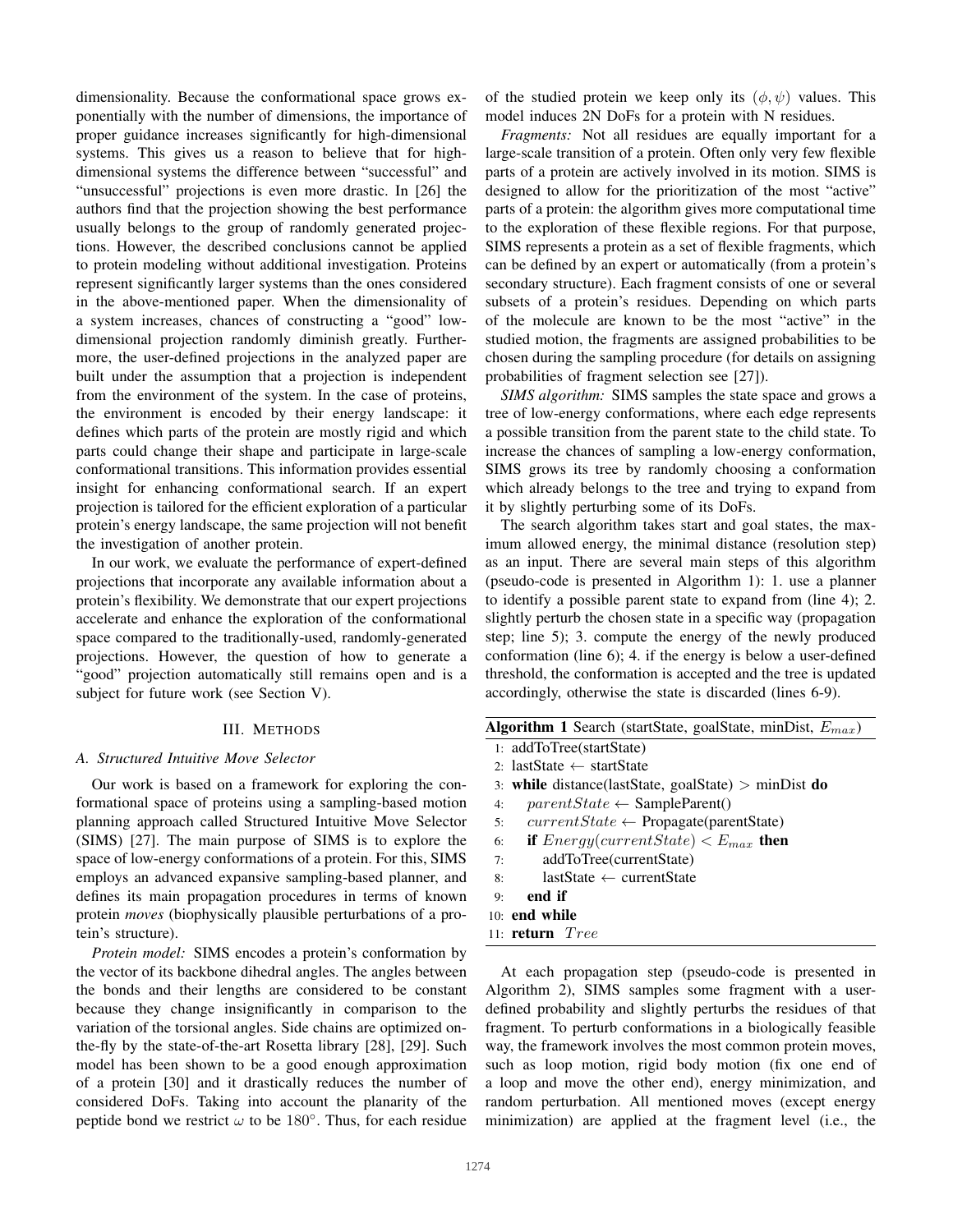move affects only the residues of the chosen fragment). To implement these moves, as well as for fast and accurate energy computations, SIMS uses the Rosetta library.

| <b>Algorithm 2</b> Propagate (state)      |  |
|-------------------------------------------|--|
| 1: $fragment \leftarrow SampleFragment()$ |  |
| 2: $move \leftarrow SampleMove()$         |  |
|                                           |  |

3:  $newState \leftarrow APPLY(state, fragment, move)$ 

4: return newState

# *B. Projections as Sampling Guides*

In the first step, Algorithm 1 randomly samples a promising parent state for the expansion of the tree towards unexplored areas of the conformational space. This step is essential for the overall success of the algorithm. To enhance the overall exploration of a protein's conformational space we need some lever to softly bias the search procedure out of the wellsampled areas. A low-dimensional projection becomes such a lever for expansive planners. Employing a low-dimensional projection to keep track of the exploration progress allows the planner to successfully model high-dimensional and highlyconstrained systems.

The procedure of projecting a conformation is performed by multiplying its initial vector by a projection matrix. The conformations of a protein with  $N$  residues have  $2N$  variables:  $(\phi_i, \psi_i)$  for each residue *i*. Before applying the projection, we first transform the conformation vector into a vector of sines and cosines:  $(\phi_i, \psi_i) \rightarrow (\sin(\phi_i), \cos(\phi_i), \sin(\psi_i), \cos(\psi_i)).$ This step transfers angular data to Euclidean space and allows reasoning about projected conformation points in terms of Euclidean distances. Finally, the produced 4N-dimensional vector is projected into a k-dimensional subspace by multiplying it by the projection matrix of size  $k \times 4N$ .

The projection space is discretized into a grid of equal-sized cells. This way, a projected point falls into some cell of the  $k$  -dimensional grid. The planner keeps track of the number of conformations projected on each cell of this grid. The algorithm prioritizes cells based on the density of coverage in different parts of the projection grid. At each iteration, the planner chooses the highest-priority cell and randomly picks a state from this cell.

# *C. Construction of "good" and "bad" projections*

The intuition behind the technique of approximating a high-dimensional space with a low-dimensional projection is inspired by the Johnson-Lindenstrauss theorem [31]. This theorem states that distances between points in the initial  $n$ dimensional space can be estimated with  $(1 + \epsilon)$  distortion by the distances between the corresponding points embedded into a  $\log(n/\epsilon^2)$ -dimensional subspace. However, in the case of protein modeling, the dimensionality of the employed projection is usually much less than  $log(n)$ . In general, the computational cost of maintaining a projection as well as the required memory resources grow exponentially with the number of dimensions. Therefore, in most cases the projection has no more than 10 dimensions; most often just 2 or 3. In many cases, such dimensionality reduction represents a reasonable approximation of the initial molecular system. In the particular case of protein modeling (as opposed to modeling a robotic articulated chain), there is an additional factor justifying the usage of a low-dimensional projection: even though proteins represent extremely high-dimensional systems, only very few of their "effective" DoFs are involved in large-scale motions [12], [13]. Therefore, the projection constructed from the few vectors corresponding to these flexible parts of the protein could represent a good approximation of the initial highdimensional conformational space.

In this paper we propose a methodology to choose the rows of a projection matrix based on simple biological intuitions about the studied protein. In the next section we demonstrate that a projection designed this way represents a good approximation of the initial high-dimensional system.

To construct an expert projection, we first identify the main flexible regions of the considered protein. Second, we try to predict how correlated these regions are. If some parts of a protein move mostly in a correlated way, we will encode them together into one of the projection's dimensions (instead of putting them into different dimensions of the projection matrix). Getting such biological insights about the studied protein involves the use of information available in the literature, analysis of available datasets of conformations, as well as visual inspection of the protein's secondary structure. After identifying which regions should be present in the projection matrix and how they should be coupled, we are ready to build the matrix. In each row we assign non-zero values only to the variables encoding regions that should be coupled. The rows are then normalized. This construction process ensures the orthonormality of the produced matrix (which is important to preserve relative distances in the projection space).

By construction, an expert projection differs from a random projection in the way that it employs only some predefined groups of residues; a random projection uses *all* residues but with different weights. Thus, to ensure the comprehensive analysis of the generated expert projections, we also build "misguided" projections. A misguided projection has the same nature as an expert one: in each row it encodes only some groups of residues. In contrast to an expert projection, the residues of a misguided projection are chosen in some protein's parts that are anticipated to be mostly rigid. With such construction, the subspace of a misguided projection should be mostly orthogonal to the subspace of the protein motion. Because of that, a misguided projection cannot approximate the conformation space well and is not expected to enhance the exploration process.

# IV. EXPERIMENTS

The main goal of our experiments is to investigate whether we can improve the process of conformational sampling by defining a "good" low-dimensional projection. We design expert projections that take into account biological insights about a given protein. More specifically, we use the main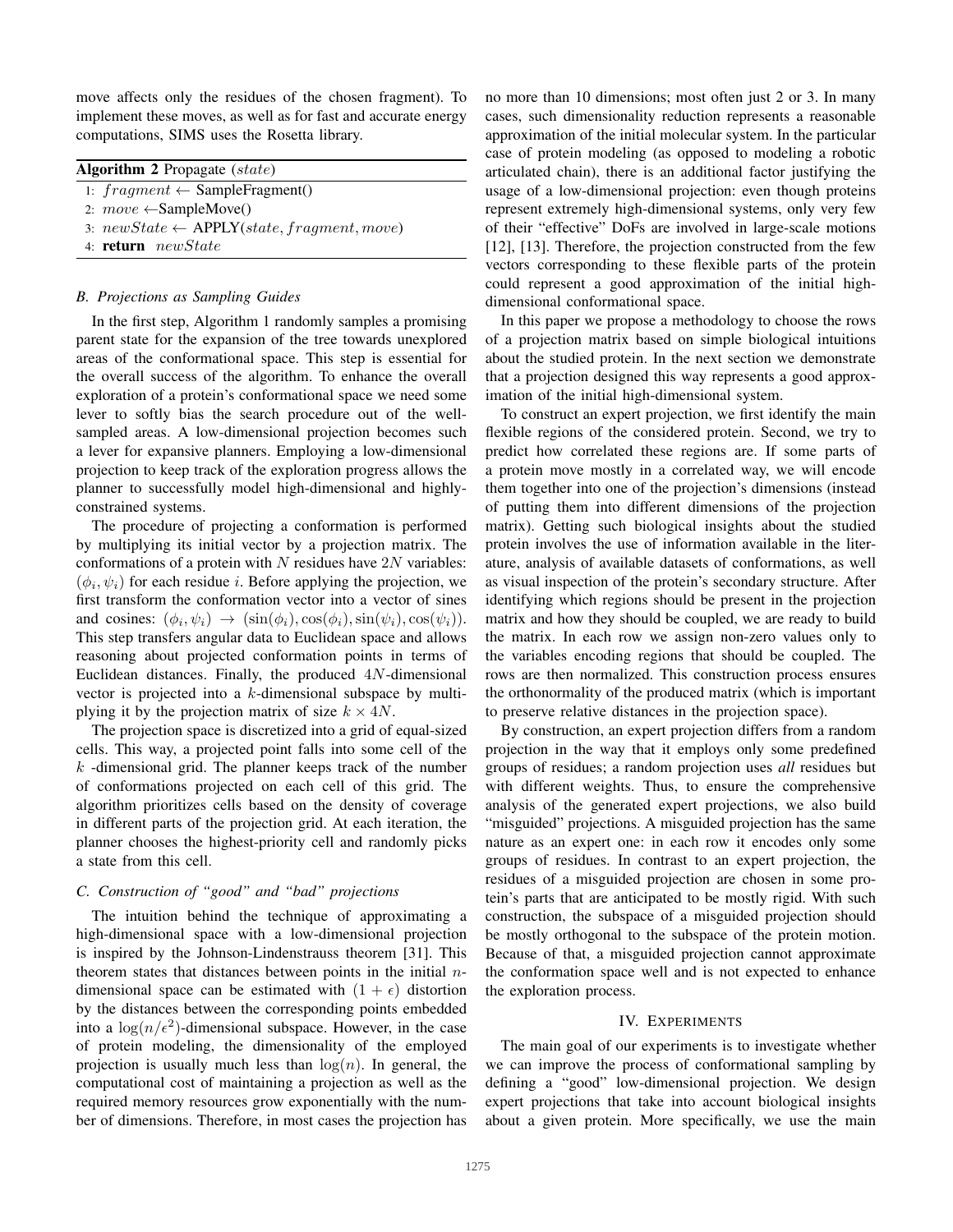

Fig. 1. The three proteins involved in our experiments. Blue and orange areas indicate the residues involved in the expert and misguided projections, respectively.



Fig. 2. Success rates associated to the three projection types: percentage of runs (among 40) that successfully found a feasible transition between start and goal states using a particular type of projection (expert, random or misguided) for CVN, CaM, and RBP within a 24 hour time limit.

"active" residues of the protein. We compare the average performance of the planner and the quality of its exploration when it uses an expert projection, as opposed to a random projection or a misguided projection.

For our experiments, we chose three well-studied protein systems with two known stable states: Cyanovirin-N, Calmodulin, and Ribose-binding protein. For each protein, we carried out a series of conformational searches to find possible lowenergy transitions between these stable states (see Section IV-B). This experiment allowed us to evaluate the influence of the various projections on the success rate of the planner and on its average runtime. To assess their influence on the searchspace coverage achieved by the planner, we also performed a series of conformational searches involving a single stable state (see Section IV-C). All experiments were performed using the SIMS framework [27] which internally uses the KPIECE planner [8].

# *A. Studied Proteins*

*Cyanovirin-N:* Cyanovirin-N (CVN) [32] is a bacterial protein with 101 residues, which corresponds to 202 DoFs in

our framework. It demonstrates an antiviral activity towards several viruses including the human immunodeficiency virus (HIV). CVN is known to exist in two stable states, which can be found together in solution. To switch between these states, CVN goes through a domain swapping process, which involves a large-scale motion (the RMSD distance between the start state, PDB 2EZM, and the goal state, PDB 1L5E, is  $17\text{\AA}$ ) via the correlated activity of three separate loop regions: residues 24-28, residues 50-55, and residues 75-80.

Based on this knowledge, we generated a 3-dimensional expert projection matrix. Each row of this matrix encodes one of the mentioned loop regions by setting only the elements corresponding to this loop's residues to non-zero values (represented by the blue regions in Fig. 1a). The misguided projection also has 3 dimensions: the first two dimensions encode residues 40-45 and residues 83-88, respectively (represented by the orange regions in Fig. 1a), and the last dimension encompasses all the other residues. Residues 40-45 and 83- 88 correspond to the middle parts of beta-strands, which are likely to be inactive during the transition because of hydrogen bonds.

*Calmodulin:* Calcium-loaded Calmodulin (CaM) [33] is a middle-sized protein consisting of 144 residues (encoded by 288 DoFs in our framework). CaM is a calcium-binding protein involved in interactions between calcium ions and various target proteins. CaM exists in an open state (PDB 1CLL), and a closed state (PDB 1PRW) that are far apart from each other: the distance is about 16Å. The transition is known to happen mainly through unfolding of the middle part of the central helix.

Based on this information, we constructed a 2-dimensional expert projection matrix. The first dimension contains the active residues of the central hinge (residues 67-80) [33]. The second dimension encodes regions of remaining active loops and some alpha helices involved in the transition (residues 5- 20, 35-41, 52-57, 87-93, 107-116, 126-129). The misguided projection is generated from the residues of the alpha helices that are not involved in the main motion: both, the first and the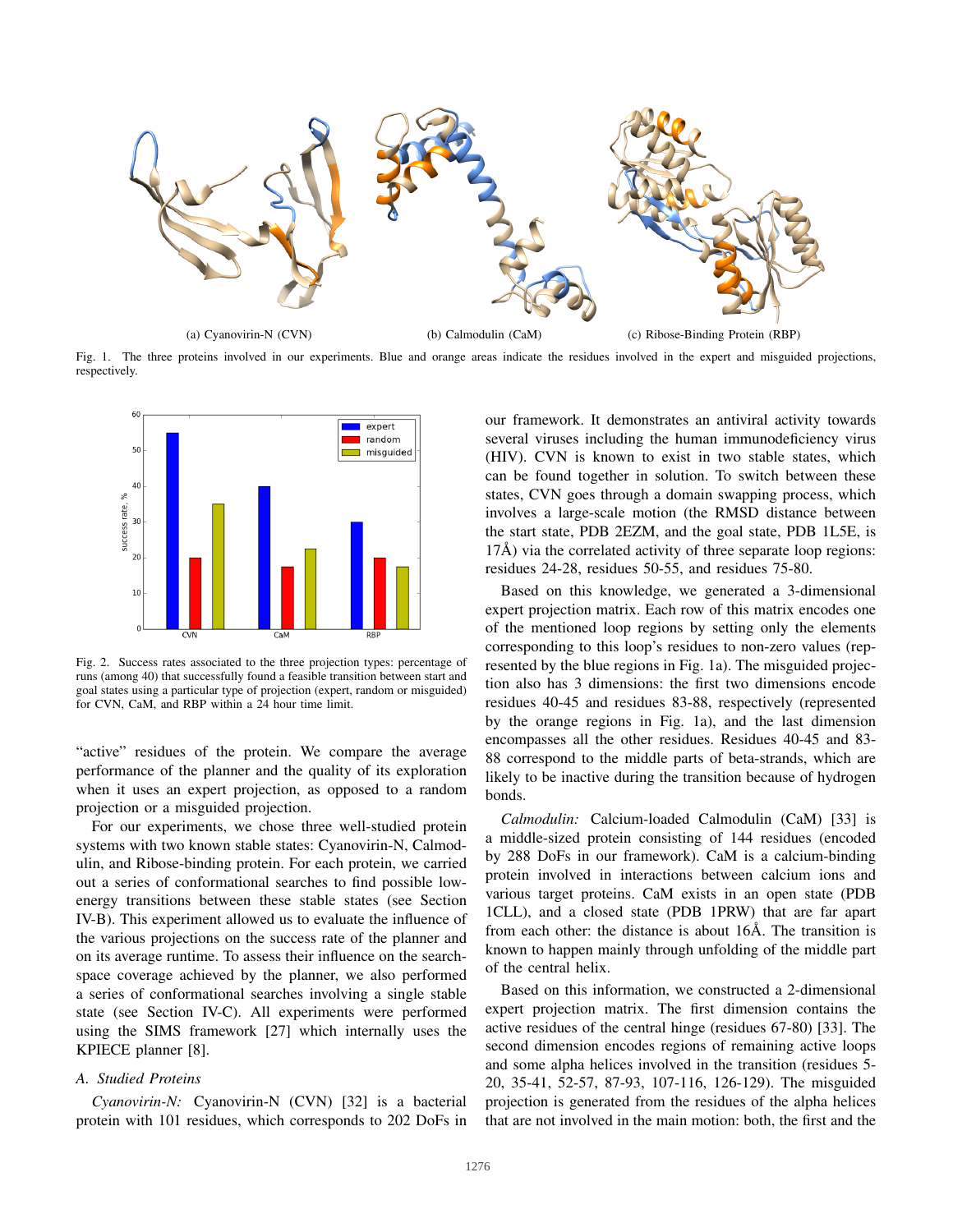

Fig. 3. Probability of finding a solution path as a function of time for each of the three projection types, for CVN, CaM, and RBP. Dark blue color is associated with an expert projection; red color - with a random projection; and yellow color - with a misguided projection.

second, rows contain residues 30-35, 47-52 (but with different signs in half of the values to ensure orthonormality of the matrix).

*Ribose-binding protein:* Our last system, Ribose-binding protein (RBP) [34], [35], is larger than CVN and CaM: it has 271 residues, which induces 542 DoFs in our model representation. RBP consists of two domains connected by three loop regions which form a hinge. The open conformation (PDB 2DRI) and the closed conformation (PDB 1URP) of this protein are only  $4\text{\AA}$  apart, but the transition between them requires a correlated motion of the three loop regions in the main hinge.

For this system we created a 2-dimensional expert projection encoding the three loop regions of the hinge connecting the two domains. The first row contains two loop regions (residues 91-104 and 226-237). The second row corresponds to the third loop region (residues 253-269). Such choice of a placement of the flexible parts in the projection is made because the third loop region belongs to the very tail of the protein, and thus has more freedom for motions, whereas the first two loops are more constrained to move in a correlated way. The misguided projection is constructed from the residues of several alpha helices as follows: the first row contains residues 19-26 and 241-248; the second row contains residues 140-147 and 168- 175.

# *B. Performance Improvement*

For each protein and each type of projection we performed 40 runs of a conformational search aimed at finding a feasible transition between a given pair of start and goal conformations. Each experiment was held on a single thread of quad core 2.4 GHz Intel Xeon (Nahalem) CPUs with a 24 hour time limit.

For each protein, we compared the success rates of the planners involving the expert, random, or misguided projections, respectively (see Fig. 2). We define the success rate of a projection as the percentage of runs (among 40) that successfully find a feasible transition using that projection within a 24 hour time limit. For CVN, the planner with the expert projection was 2.8 times more likely to find a solution than the planner with a random projection, and 1.4 times more likely than the planner with the misguided projection. Similar results were obtained for CaM: the expert projection was successful 2.3 times more often than the random projection and 1.8 times more often than the misguided projection. For RBP, the expert projection was 1.5 times more successful than the random one, and 1.7 times than the misguided one. Therefore, despite the differences between the three conformational search problems, the expert projections demonstrate a consistent improvement over the random and misguided projections, in terms of success rate.

Fig. 3 shows the probabilities of finding a solution path as a function of time for each of the three projection types. The success probabilities corresponding to the final time step, 86400 seconds (24 hours), in Fig. 3 are the values of the overall success rates presented in Fig. 2. Fig. 3 illustrates that, even though, the expert projection does not demonstrate a significant improvement for RBP, it still performs as well or better than the random projection. Moreover, for the other studied proteins, the expert projection consistently has a higher probability to find a solution in a given time. As computational time is a very limited resource, especially for modeling large proteins, the usage of the expert projection can significantly benefit the simulations.

# *C. Exploration Coverage Improvement*

Another way to quantify the influence of the projection on the process of conformational search is to quantitatively assess the amount of explored projection space. We are interested in increasing the volume of the explored *projection* space, because this translates into enlarging the volume of the explored *conformational* space.

The projection space can be represented as a grid divided into cells. The number of non-empty cells in the grid serves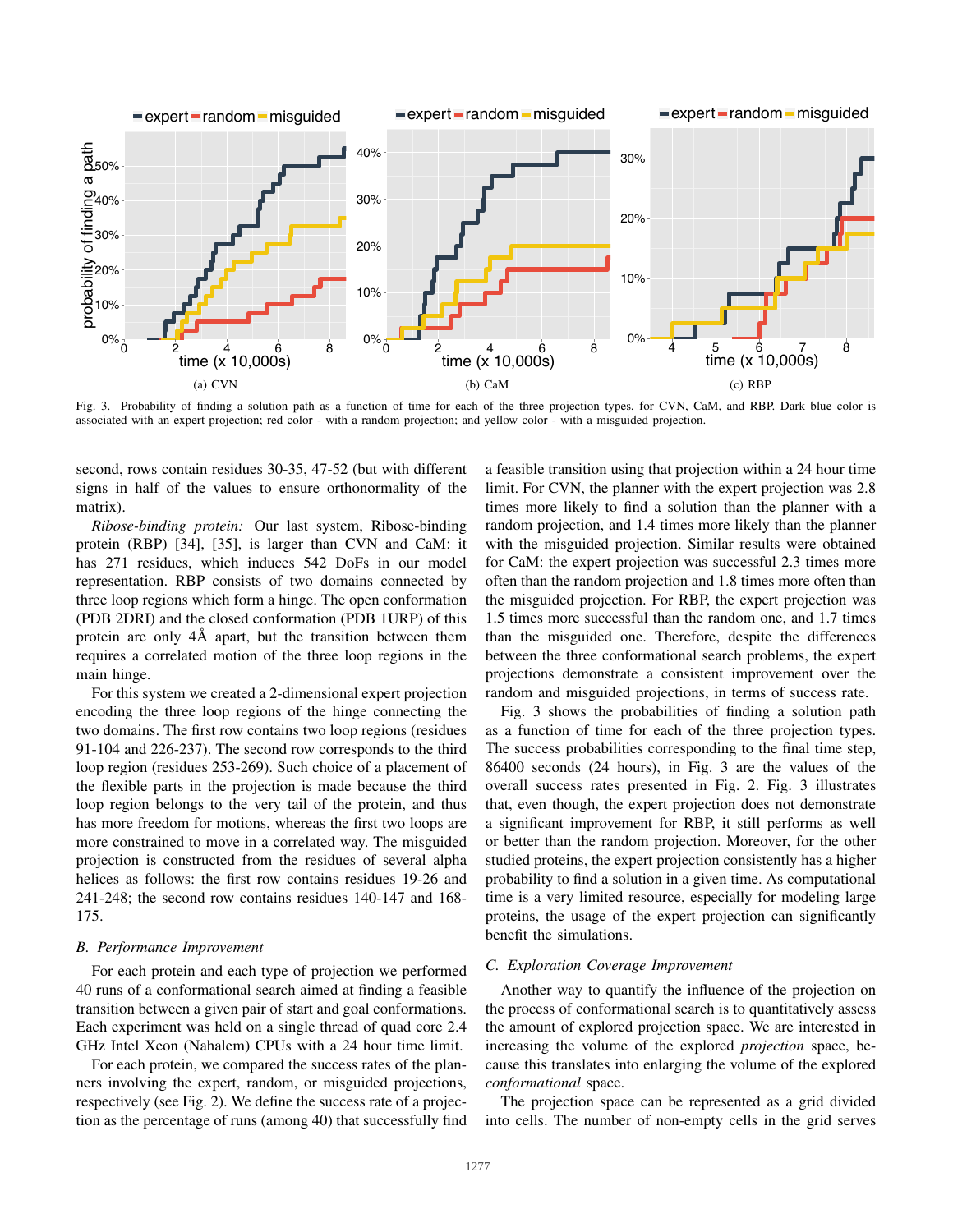

Fig. 4. Average number of projection cells explored during the conformational search with each type of projection within 24 hours for CVN, CaM, and RBP.

as a measure of the coverage of this space. It is important to note that a small number of explored projection cells does not necessarily indicate a bad exploration of the conformational space. On the other hand, a large number of non-empty cells is an indicator of good conformational space coverage.

To compare the projection space coverage produced by the planners using different types of projection, we performed a second experiment involving another kind of conformational search. The purpose of this search is an extensive exploration of the conformational space of a protein starting from a given state (in other words, no goal state is involved). This way, we are not exploring only the protein flexibility inherent to a single transition, but the overall flexibility of the protein. In this experiment, we performed 40 runs of this conformational search for each protein and each type of projection. Each experiment was held on a single thread of quad core 2.4 GHz Intel Xeon (Nahalem) CPUs with a 24 hour time limit. All runs for CaM and RBP generated a similar number of conformations (on average 2500 for CaM; 1500 for RBP). For CVN, runs with the expert and random projections generated twice as many conformations as runs with the misguided projection (on average, about 6500–7000 for the expert and random projections, and 3200 for the misguided one).

Fig. 4 illustrates the average number of projection cells explored during the conformational search with each type of projection. For CVN, the searches with the expert projection discovered more than twice as many projection cells as the searches with the random or misguided projections. For CaM and RBP, runs with the expert projections explored a volume of projection space similar to what runs with the random projections did, but much greater than what runs with the misguided projections did: the expert projection generated 12 times more cells than the misguided projection did for CaM protein, and 6 times more cells for RBP.

Even though the expert projections described in Section IV-A does not incorporate all flexible parts of the studied proteins (they employ only the flexible parts that are anticipated to be involved in the transition between the start and goal states), the exploration coverage they produce is at least as good as the one produced by a random projection, and sometimes better, see Fig. 4. The poor exploration coverage produced by the misguided projections was expected. The misguided projections were designed specifically to focus mostly on rigid parts of a given protein. As a result, the generated low-energy conformations of the studied protein are likely to be distributed along the directions that are mostly orthogonal to its projection space. In this set of experiments, a random projection demonstrates relatively good performance, especially for flexible proteins. In the case of flexible proteins, there is a higher chance to randomly generate a projection that induces good exploration of the projection space because almost any combination of residues could be involved in *some* motion.

## V. CONCLUSIONS AND FUTURE WORK

In this paper, we have investigated the problem of improving the exploration of the conformational space of a protein. The framework we use for protein conformational sampling is based on robotics-inspired expansive path planning algorithms. These algorithms use a low-dimensional projection to guide their search in the high-dimensional conformational space. Even though the definition of this projection is essential to ensure good performance of the planning algorithms, little work had been devoted to this problem.

Our contribution consists of proposing a methodology to define "good" projections that accelerate the conformational search and improve the exploration coverage. Using the biological knowledge available for a given protein, it is possible to define a so-called "expert" projection that can efficiently guide the search through the high-dimensional conformational space of this protein. We have evaluated the use of such expert projections for three middle-sized proteins. We have shown that our expert projections perform consistently better than randomly-defined or poorly-defined (so-called "misguided") projections. Our results show that using the expert projection increases the success rate of the planning algorithm at finding a transition pathway between two conformations, and improves computational runtime. Furthermore, using an expert projection allows the planning algorithm to produce a better coverage of the conformational space.